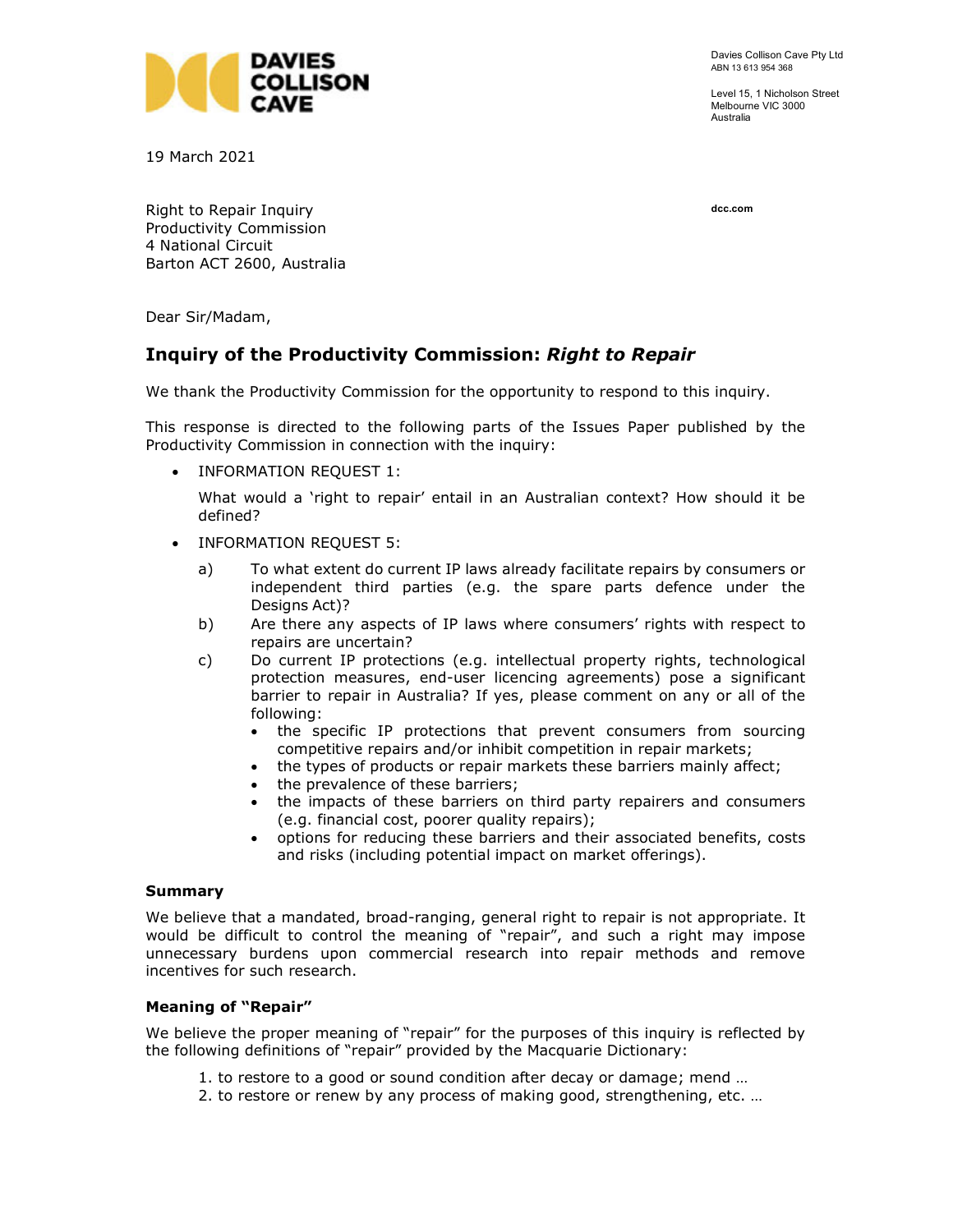## IP Rights Promote Research and Innovation in Repair Markets

Provided in the Issues Paper (under Box 8), as an example of how copyright can "prevent" repair, is a scenario in which an original equipment manufacturer (OEM), namely Toshiba, relied on copyright in repair manuals for Toshiba laptops to restrain a third party from enabling people to download copies of the manuals available online. Copyright protects only the expression in a work in which it subsists; it does not protect an idea or information communicated through such expression. Therefore, although copyright precluded a convenient means of disseminating information for repairing the laptops in question (via downloading of copies of manuals), it could not have been relied upon to prevent dissemination of repair information the expression of which differed sufficiently from that in the copyright work. For example, a third party would be free to use the information to create a YouTube video showing how to repair a given laptop.

Third party-created works providing repair information may themselves enjoy enforceable copyright, providing a business case for parties to create such works/provide such information.

#### Current IP Law Relating to Repairs/Modifications/Uses

#### **Designs**

There is, as the Productivity Commission notes, a so-called "spare parts" defence (to registered design infringement) provided under the Designs Act 2003 (Cth). The defence applies in respect of repair of a complex product, being a product comprising at least two replaceable component parts permitting disassembly and reassembly of the product<sup>1</sup>. The defence is such that a person who uses or authorises use of a product falling within the scope of a registered design does not in so doing infringe the registered design if the product is a component part of a complex product and the use/authorisation is for the purpose of the repair of the complex product so as to restore its overall appearance in whole or part<sup>2</sup>. Where a person asserts the defence, the registered owner bears the burden of proving that the person knew, or ought reasonably to have known, that the use or authorisation was not for that purpose<sup>3</sup>.

The defence was recently considered by the Federal Court of Australia in GM Global Technology Operations LLC v S.S.S. Auto Parts Pty Ltd  $[2019]$  FCA 97 (GM v SSS), in relation to dealings in aftermarket body parts, comprising bumpers, lights and grilles, for Holden Commodores. SSS (a wholesale distributor) sold replica body parts for the Holden Special Vehicle ("HSV") line of cars, comprising premium versions of the Commodore, which parts fell within the scope of design registrations owned by GM (a Holden entity). The parts were fitted, by other parties, to lower-specification Commodores to afford them the appearance of HSV vehicles (rather than to repair them). In respect of most of the sales, GM was unable to prove that SSS knew or ought to have known that the sales were not for the aforementioned purpose and therefore failed to meet the burden necessary to establish infringement.

 $GM$  v SSS illustrates that a person who sells, without authorisation of a registered design owner, products that fall within the scope of the registered design and are not thereafter used for the repair purpose in question can nevertheless avoid infringement by lacking knowledge of the use to which the products are to be put. There is thus considerable scope for the defence to be used in circumstances other than those for which it was intended.

-

 $1$  Designs Act 2003 (Cth) s 5, definition of "complex product".

<sup>2</sup> Designs Act 2003 s 72(1).

 $3$  Designs Act 2003 s 72(2).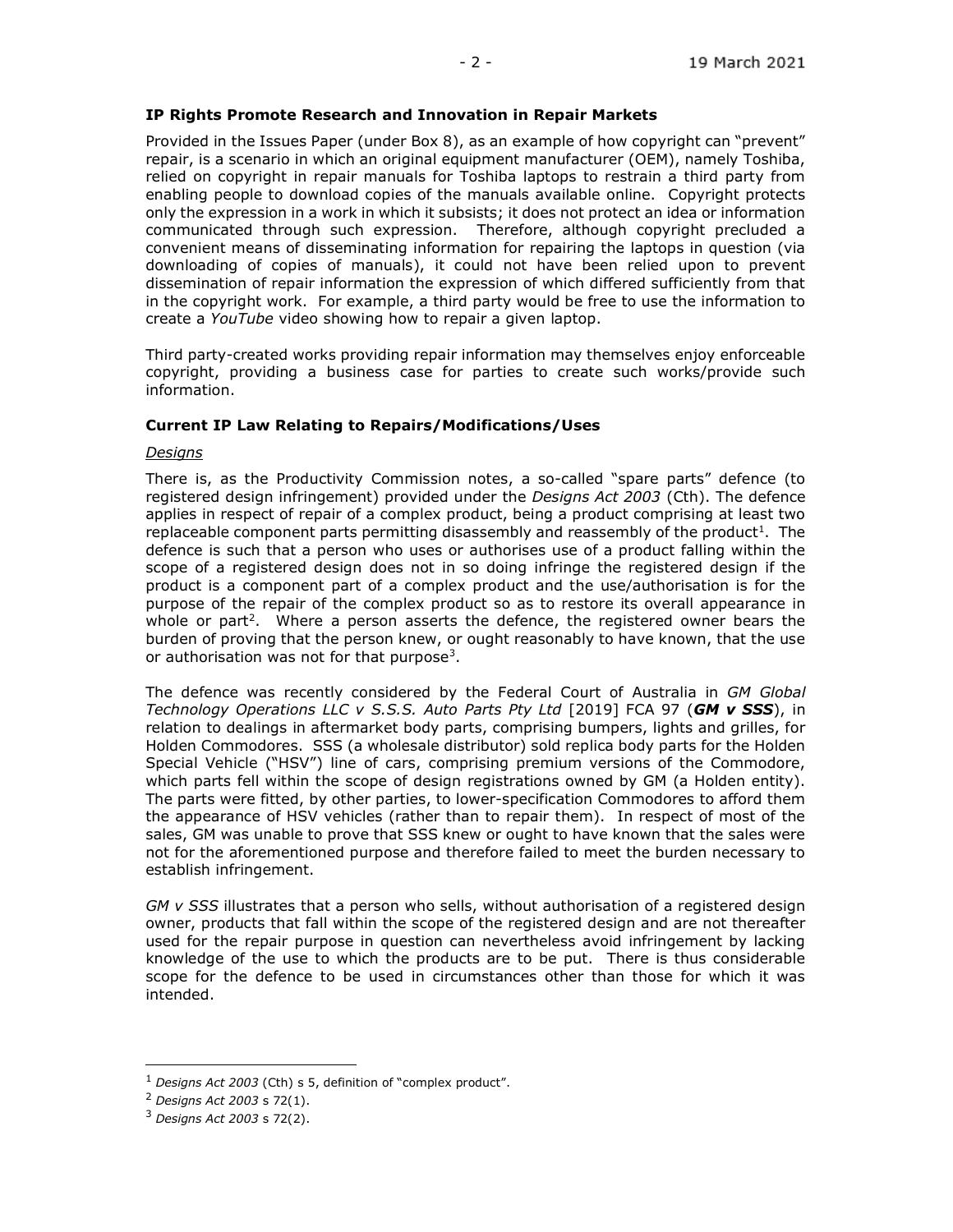## Patents

The High Court of Australia has recently, in Calidad Pty Ltd & Ors v Seiko Epson Corporation & Anor [2020] HCA 41 (Calidad v Seiko), considered repair in the context of patent law.

Seiko is the owner of Australian patents covering Epson printer ink cartridges. The claims of the two patents in suit are directed to a "printing material container" comprising a memory, an electronic device (possibly for detecting ink levels) and an arrangement of terminals (see at [31]).

The cartridges were modified post-use by Ninestar Image (Malaysia) SDN BHD (**Ninestar**), in varying manners, for reuse, including (*inter alia*) by:

- (i) formation of a hole in such cartridges, through which they were refilled with ink, and sealing of both that hole and an outlet hole through which the original ink was dispensed during printing;
- (ii) resetting, reprogramming or replacement of memory chips which rendered such cartridges inoperable once out of ink, thereby repurposing them from single-use; and
- (iii) removal of a physical "interface pattern" restricting such cartridges to use in particular types of printer, thereby rendering them compatible with other types of printer.

Calidad Pty Ltd (Calidad) imported the modified cartridges into Australia for sale to the public.

The Patents Act 1990 (Cth), unlike the Designs Act 2003, provides no express repair-based infringement exemption. Whether Calidad's importation of cartridges constituted infringement of either of the two patents in suit in each case turned fundamentally on whether the respective modifications made to them amounted to the "making" (anew) of a "printing material container" as claimed therein. In this regard, the exclusive rights of exploitation of an invention conferred by a patent include, where the invention is a product ("patented product"), the rights to "make" the product, sell the product, import the product and use the product<sup>4</sup>.

The court was split in relation to both:

- what it means to make a patented product or "patented article" (as it is also termed in the decision); and
- what becomes of the exclusive rights after such a product/article is sold.

Regarding the meaning of "make", a majority of Their Honours (Kiefel CJ, Bell, Keane and Gageler JJ) had primary regard to the patent claims. In this regard, Kiefel CJ, Bell and Keane JJ (with Gageler J agreeing) noted (at [55]):

- "a dichotomy of 'permissible repair' and 'impermissible reconstruction'" employed in US court jurisprudence;
- that "[t]he replacement of individual unpatented parts may involve a right to repair where what is done bears on the usefulness of the old combination of the product"; and
- that "[m]odifications of this kind tend to be characterised on the spectrum closer to repair than to reconstruction or making".

The majority found (at [66]) that "the question of infringement…is not addressed to the nature of the article but rather to the invention described by the integers of the claim".

<sup>4</sup> Patents Act 1990 (Cth) Schedule 1, definition of "exploit", and s 13.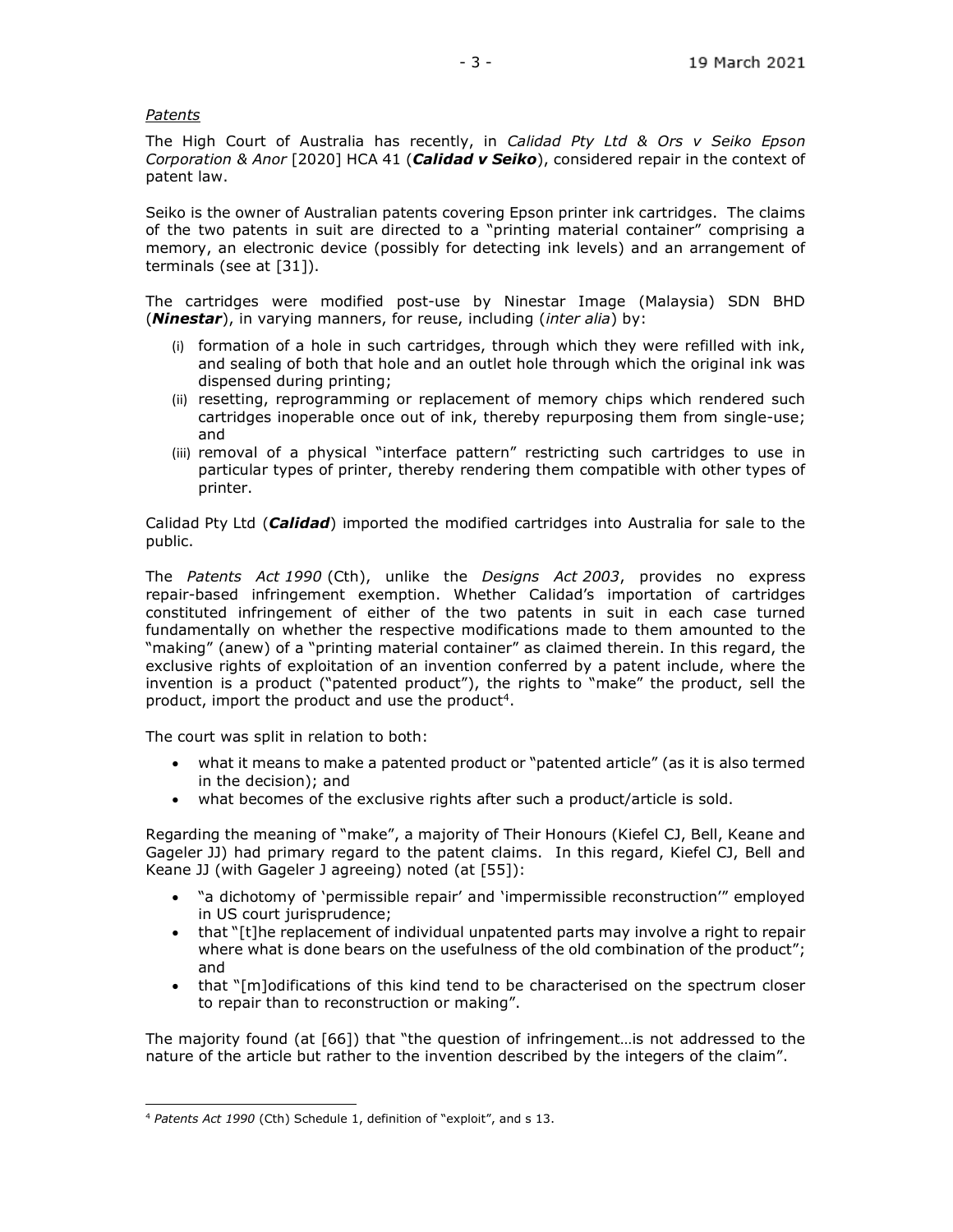Kiefel CJ, Bell and Keane JJ (at (63]) also observed (with Gageler J agreeing) that "[t]he expectations of Seiko or the original purchasers as to the limited functionality of the cartridges are not relevant to the question of infringement", citing cases in the United States, United Kingdom and Germany in which courts in those jurisdictions respectively:

- found that "the question whether a new article is 'made' cannot depend on what the patentee's or the purchaser's intentions were at the time of sale";
- found that "how a party views or markets its products is irrelevant to whether those products should be characterised as repaired or made"; and
- rejected "an argument that the boundary between repair and reconstruction turns on the intention of the patentee, that the product be used only once", and held that "unless such a term was embodied in an enforceable contract, it was no more than a hope or wish".

The majority, thus apparently endorsing the proposition that there is a dichotomy between "repairing" and "making" ("repair/make dichotomy"), held (at [69]) that:

- "[w]hen all of Ninestar's modifications…were completed what remained were the original Epson cartridges with some modifications which enabled their re-use";
- "[t]he modifications did not involve the replication of parts and features of the invention claimed"; and
- "[t]here was no true manufacture or construction of a cartridge which embodied the features of the patent claim".

It was thus held that none of Calidad's activities constituted infringement.

The judges dissenting as to the meaning of "make" (Nettle, Gordon and Edelman JJ) (at [266]) held that cartridge modifications which comprised (i), (ii) and (iii) (set out above) in combination involved "the making of new, different cartridges" because "the processes used to modify those cartridges included cutting off the interface pattern to make them fit a different printer from that for which they were designed". They found that:

- "[r]elative to each cartridge in its totality, [the combination of (i), (ii) and (iii)] was such a significant change to the form and function of the cartridges as properly to be viewed as changing each cartridge from the cartridge it had been into a new and different cartridge adapted to a new and different task"; and
- "[w]hen that significant change was combined with the other modifications, there was a making of the patented invention".

The dissenting judges, however, found (at [264] and [265]) that cartridge modifications comprising (i) and (ii) in combination but not also comprising (iii) "did not amount to the making of a new or different embodiment of the cartridge". They noted (at [263]) that "it assists to ask whether what the alleged infringer has done is to repair the article as opposed to making a new article", and that "'repair' may entail considerable disassembly, the removal and replacement of significant constituent parts, and reassembly on a mass-production basis, without amounting to 'making' a new article" - apparently themselves endorsing a repair/make dichotomy. The dissenting judges found (at [264]) that "it was beside the point that Seiko may have designed its cartridges in the hope that they might be used only once or that Seiko sold its cartridges as single-use, throw-away cartridges".

As to what becomes of the exclusive rights after a patented product or article is sold, the majority endorsed the "Doctrine of Exhaustion", according to which the patentee's exclusive rights with respect to the product/article are exhausted on first sale (see at [71] to [110] and [112] to [141]). In particular, Kiefel CJ, Bell and Keane JJ (with Gageler J agreeing) found (at [84]) that: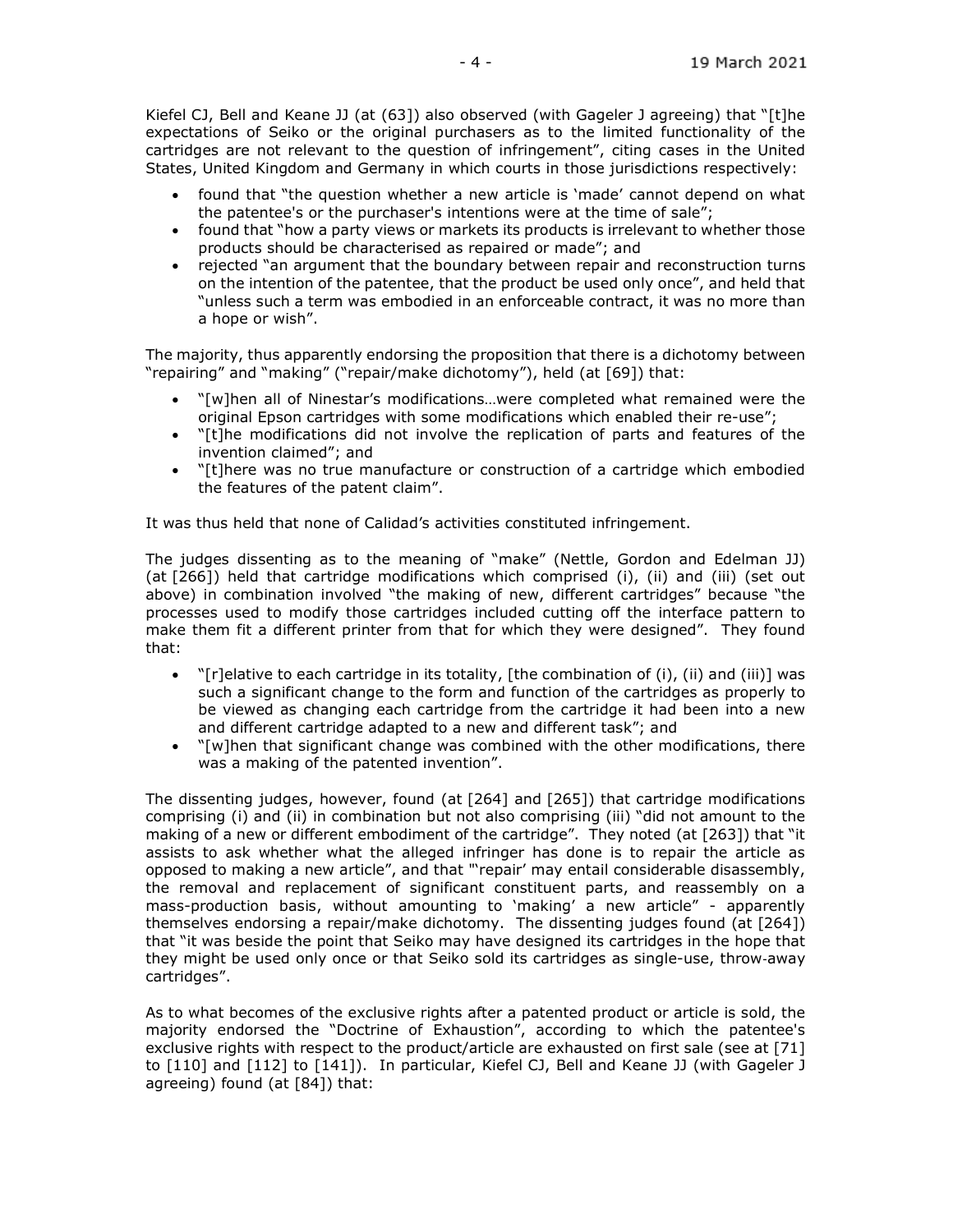- "[t]he matters which inform the adoption of a policy of the law as to the scope of the patent rights to sell and use a product, as they affect a patentee and owner of a chattel, point strongly to an acceptance of the exhaustion doctrine and away from the implied licence doctrine"; and
- "[i]ndeed there seems little to be said in favour of the latter unless consistency with the statute which grants the patent rights requires a different outcome".

Kiefel CJ, Bell and Keane JJ (with Gageler J agreeing) observed (at [85]) that "[a]ccording to the exhaustion doctrine the right to exclude an owner from the full use of a product comes to an end when that product is sold".

The judges dissenting as to what becomes of the exclusive rights (Nettle, Gordon and Edelman JJ) were of the view that arising on sale of the original cartridges was an "implied licence" which, although permitting particular acts in respect of those cartridges thereafter, did not permit the modifications comprising (i), (ii) and (iii) in combination, so that Calidad's importation and sale of the cartridges which underwent these modifications "infring[ed] Seiko's patents" ([266]).

However, it appears clear, given the majority decision, that it is the Doctrine of Exhaustion, and not an implied licence doctrine, which applies in Australia in respect of patented products.

Accordingly, owners of patents for such products, to have an ability to impose restrictions around particular downstream activity in respect of the products which would otherwise be conferred by the Patents Act 1990 (on the basis that such activity is outside the scope of an implied licence and thus falls within residual exclusive rights of the patentee), would need to implement contractual arrangements. Patentees' abilities to obtain remedies for downstream dealings which are unrelated to repair would thus be significantly curtailed.

We believe that the Doctrine of Exhaustion adequately allows for purchasers of patented products to repair those products without infringing.

This is not to suggest that the Doctrine of Exhaustion strikes the optimal balance between the rights of product purchasers and patentees, particularly given the majority findings in Calidad v Seiko that it is full use of the product that the patentee ceases to have the right to exclude when the product is sold, and that the patentee cannot restrict a purchaser from making modifications directed to non-patented features of the product – which may have nothing at all to do with repair in the ordinary sense but would nevertheless be deemed "repair" (given the repair/make dichotomy).

The metes and bounds of the Doctrine of Exhaustion as concerning repair (and in general) are at present unknown, and can take shape only once there has been judicial application of the doctrine over a range of circumstances. One area of uncertainty is patented processes. Processes for making, using, modifying, repurposing, repairing or restoring a given product are not, as such, excluded from patentability under the Patents Act 1990. Products and associated processes can often be co-patentable on the basis of common constructional characteristics; indeed, it is not unusual for a patent to include claims respectively directed to a product and a method of making or using the product. It is not inconceivable that such a patent might include claims to a method of modifying, repurposing, repairing or restoring the (patented) product, which method might fall outside the scope of the "full use" of the product which the patentee ceases to be able to exclude when that product is sold.

There is also the possibility of isolating counterpart product and method claims from one another, including in particular by limiting a given patent application to the product claims and prosecuting a divisional application (deriving from it) in respect of the method claims, or vice versa, thereby securing standalone product and method patents underpinned by a